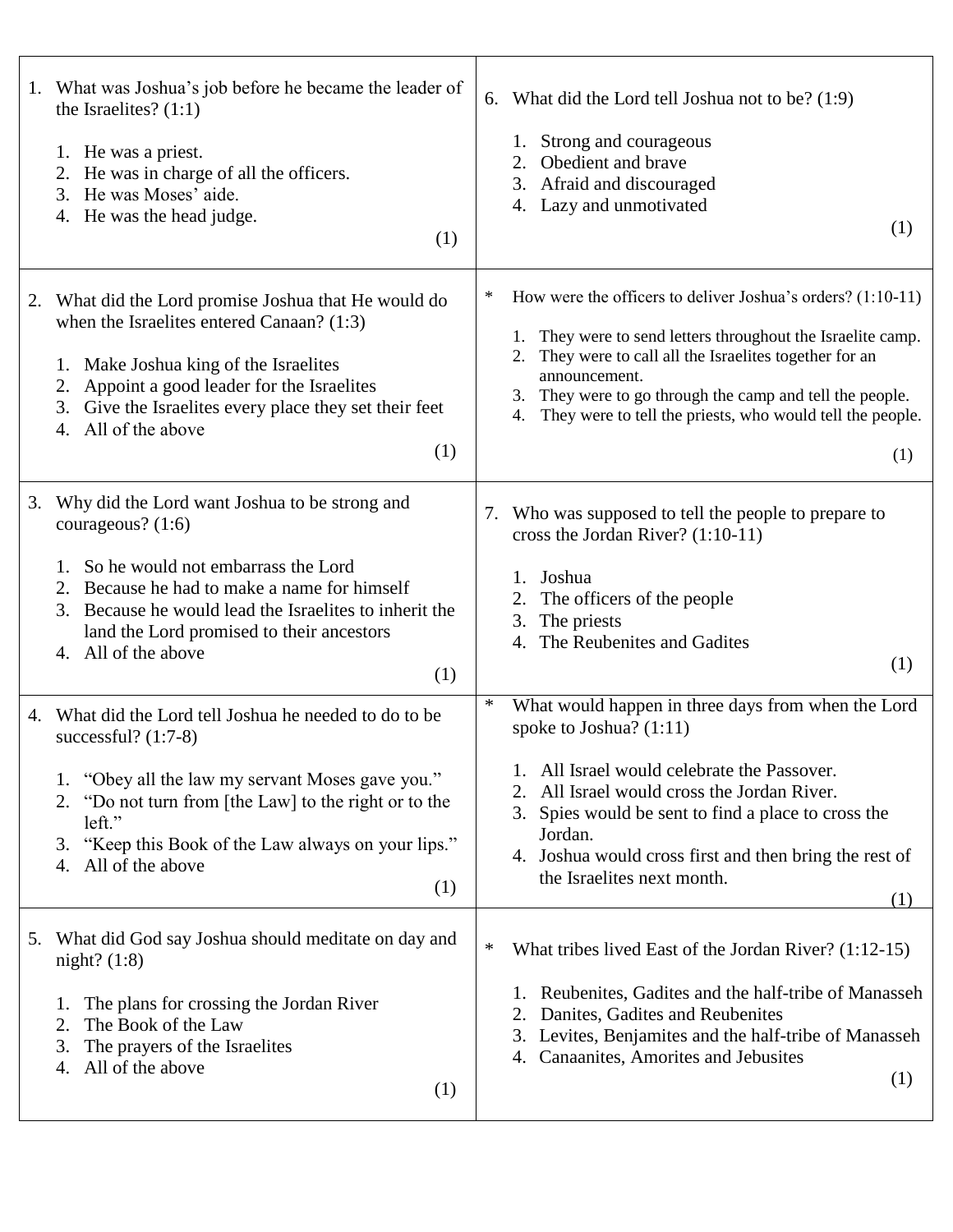| 6. What did the Lord tell Joshua not to be? (1:9)<br>Strong and courageous<br>Obedient and brave<br>2.<br>3. Afraid and discouraged<br>4. Lazy and unmotivated<br>(1)                                                                                                                                                                               | 1. What was Joshua's job before he became the leader of<br>the Israelites? $(1:1)$<br>1. He was a priest.<br>2. He was in charge of all the officers.<br>3. He was Moses' aide.<br>4. He was the head judge.<br>(1)                                                                                 |
|-----------------------------------------------------------------------------------------------------------------------------------------------------------------------------------------------------------------------------------------------------------------------------------------------------------------------------------------------------|-----------------------------------------------------------------------------------------------------------------------------------------------------------------------------------------------------------------------------------------------------------------------------------------------------|
| $\ast$<br>How were the officers to deliver Joshua's orders? (1:10-11)<br>They were to send letters throughout the Israelite camp.<br>2. They were to call all the Israelites together for an<br>announcement.<br>3. They were to go through the camp and tell the<br>people.<br>4. They were to tell the priests, who would tell the people.<br>(1) | 2. What did the Lord promise Joshua that He would do<br>when the Israelites entered Canaan? (1:3)<br>1. Make Joshua king of the Israelites<br>Appoint a good leader for the Israelites<br>3. Give the Israelites every place they set their feet<br>4. All of the above<br>(1)                      |
| Who was supposed to tell the people to prepare to<br>7.<br>cross the Jordan River? $(1:10-11)$<br>Joshua<br>1.<br>The officers of the people<br>2.<br>The priests<br>3.<br>The Reubenites and Gadites<br>4.<br>(1)                                                                                                                                  | Why did the Lord want Joshua to be strong and<br>3.<br>courageous? (1:6)<br>1. So he would not embarrass the Lord<br>Because he had to make a name for himself<br>3. Because he would lead the Israelites to inherit<br>the land the Lord promised to their ancestors<br>4. All of the above<br>(1) |
| ∗<br>What would happen in three days from when the Lord<br>spoke to Joshua? $(1:11)$<br>All Israel would celebrate the Passover.<br>All Israel would cross the Jordan River.<br>3. Spies would be sent to find a place to cross the<br>Jordan.<br>4. Joshua would cross first and then bring the rest of<br>the Israelites next month.<br>(1)       | 4. What did the Lord tell Joshua he needed to do to be<br>successful? $(1:7-8)$<br>1. "Obey all the law my servant Moses gave you."<br>"Do not turn from [the Law] to the right or to the<br>left."<br>"Keep this Book of the Law always on your lips."<br>3.<br>4. All of the above<br>(1)         |
| What tribes lived East of the Jordan River? (1:12-15)<br>∗<br>1. Reubenites, Gadites and the half-tribe of<br><b>Manasseh</b><br>2. Danites, Gadites and Reubenites<br>3. Levites, Benjamites and the half-tribe of Manasseh<br>Canaanites, Amorites and Jebusites<br>4.<br>(1)                                                                     | What did God say Joshua should meditate on day and<br>5.<br>night? $(1:8)$<br>The plans for crossing the Jordan River<br>The Book of the Law<br>2.<br>The prayers of the Israelites<br>3.<br>All of the above<br>4.<br>(1)                                                                          |

 $\top$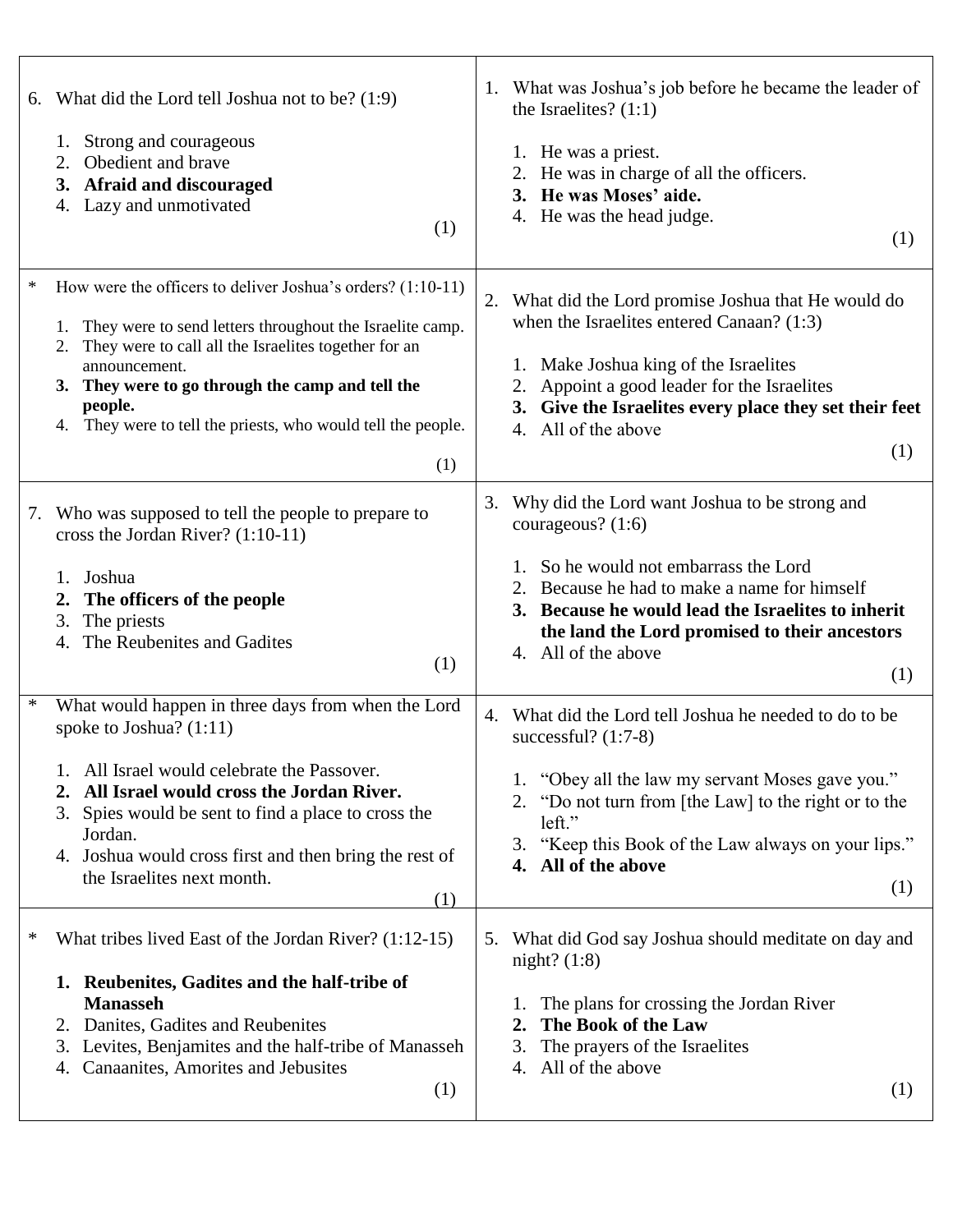| ∗ | While the fighting men were away, who would stay in<br>the land East of the Jordan River? $(1:12-14)$                                                                                                                                    |  |
|---|------------------------------------------------------------------------------------------------------------------------------------------------------------------------------------------------------------------------------------------|--|
|   | 1. Joshua and the priests<br>The men who were not good fighters<br>2.<br>3. Any men who did not want to fight the Canaanites<br>4. The wives and children of the Reubenites, Gadites<br>and the half-tribe of Manasseh<br>(1)            |  |
| ∗ | Why were the fighting men of the tribes East of the<br>Jordan going to cross the river? $(1:14-15)$                                                                                                                                      |  |
|   | The other tribes did not have any fighting men.<br>1.<br>They were to help their fellow Israelites take<br>2.<br>possession of their land.<br>3. The men of the other tribes did not know how to<br>fight.<br>4. All of the above<br>(1) |  |
|   | 8. How did the officers respond to Joshua's instructions?<br>(1:16)                                                                                                                                                                      |  |
|   | They wanted to inquire of the Lord too.<br>1.<br>They said they would do what Joshua commanded.<br>2.<br>They rejected Joshua as their leader.<br>3.<br>Some officers agreed to obey and some didn't.<br>4.<br>(1)                       |  |
| ∗ | What did the officers say they would do to anyone<br>who did not obey Joshua's words? $(1:18)$                                                                                                                                           |  |
|   | Not let them cross the Jordan with the rest of Israel<br>2. Put them to death<br>3. Make them leave the Israelite camp<br>4. Make them stay in the desert<br>(1)                                                                         |  |
| ∗ | Finish this verse: "Have I not commanded you? Be<br>strong and courageous. Do not be afraid; do not<br>be" $(John 1:9)$                                                                                                                  |  |
|   | 1. "discouraged, for the Lord your God will be<br>with you wherever you go."<br>2. "worried. I will help you."<br>3. "scared. I will help you defeat your enemies."<br>4. "discouraged. I will go with you."<br>(1)                      |  |